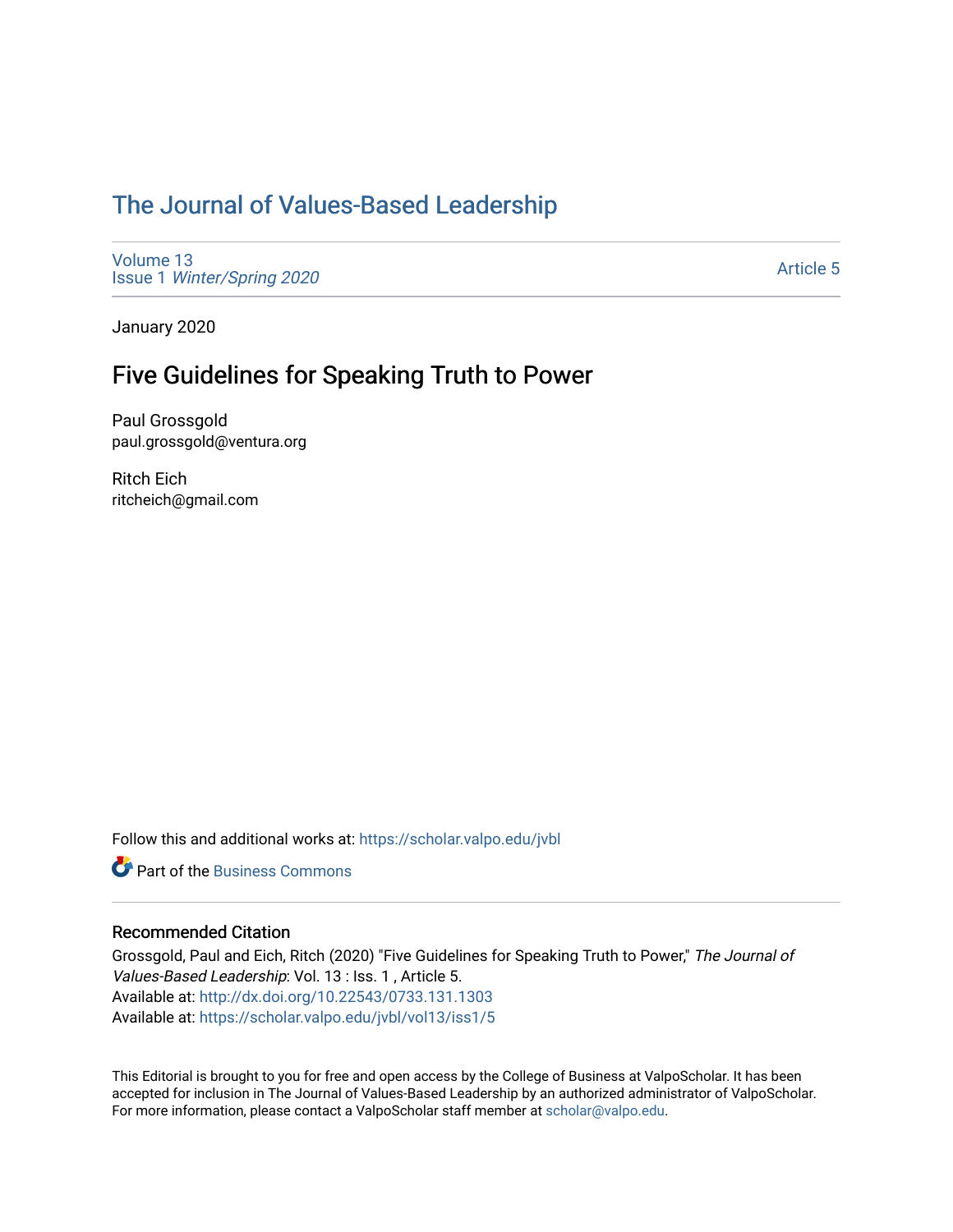# Five Guidelines for Speaking Truth to Power

#### **—** Paul Grossgold and Ritch Eich

Imagine you're a mid-level engineer for a multi-national construction management firm. You love your job, so you read highly regarded industry publications and keep your ear to the ground at conferences to ensure you're on top of emerging business opportunities.

So, when you hear your divisional vice president announce a new initiative at a group meeting that contradicts everything you have read and heard, you panic. What should you do? Should you say something now or try to catch the VP after the meeting? Either way, it's a risk since you know the VP has previously made it clear he believes everyone in the organization should "stay in their lanes" and focus on their own work.

To a greater or lesser degree, we suspect most of us have been in some version of this fictional scenario. Whether your dilemma was to speak up or not about a business strategy you disagreed with, or to point out inappropriate behavior of a leader, or perhaps even suspected criminal or corporate malfeasance, the decision choices you face are the same – you can either find the courage to speak up or remain silent and hope for the best. Sadly, many people due to a variety of factors including fear of job loss, career retribution, or cultural factors within their organization, choose to remain silent.

The price companies pay for this silence is often devastating and costly. For example, what might have been avoided if even one Wells Fargo employee had refused to create the fake accounts designed to cheat their customers. Or what if one software engineer at Volkswagen had refused to participate in a scheme to fool both U.S. regulators and their customers?

This article offers five guidelines that will help you speak truth to power. The actions of Brent Scowcroft, former National Security Advisor to President George H. W. Bush, help us understand the effectiveness of these guidelines. Each guideline is followed by a specific action taken by Scowcroft.

Shortly after Saddam Hussein's Iraqi forces invaded Kuwait in August of 1990, President Bush held an emergency Cabinet meeting to discuss possible U.S. responses. No consensus emerged from that meeting. The president's team initially seemed resigned to accept the occupation. Let's examine how Scowcroft spoke truth to power at that critical moment.

1. BE GUIDED BY YOUR INNER COMPASS - Your personal values and deep understanding of your own goals and those of your organization will provide the foundation on which to rest your recommendations.

> This above all, to thine own self be true. — Shakespeare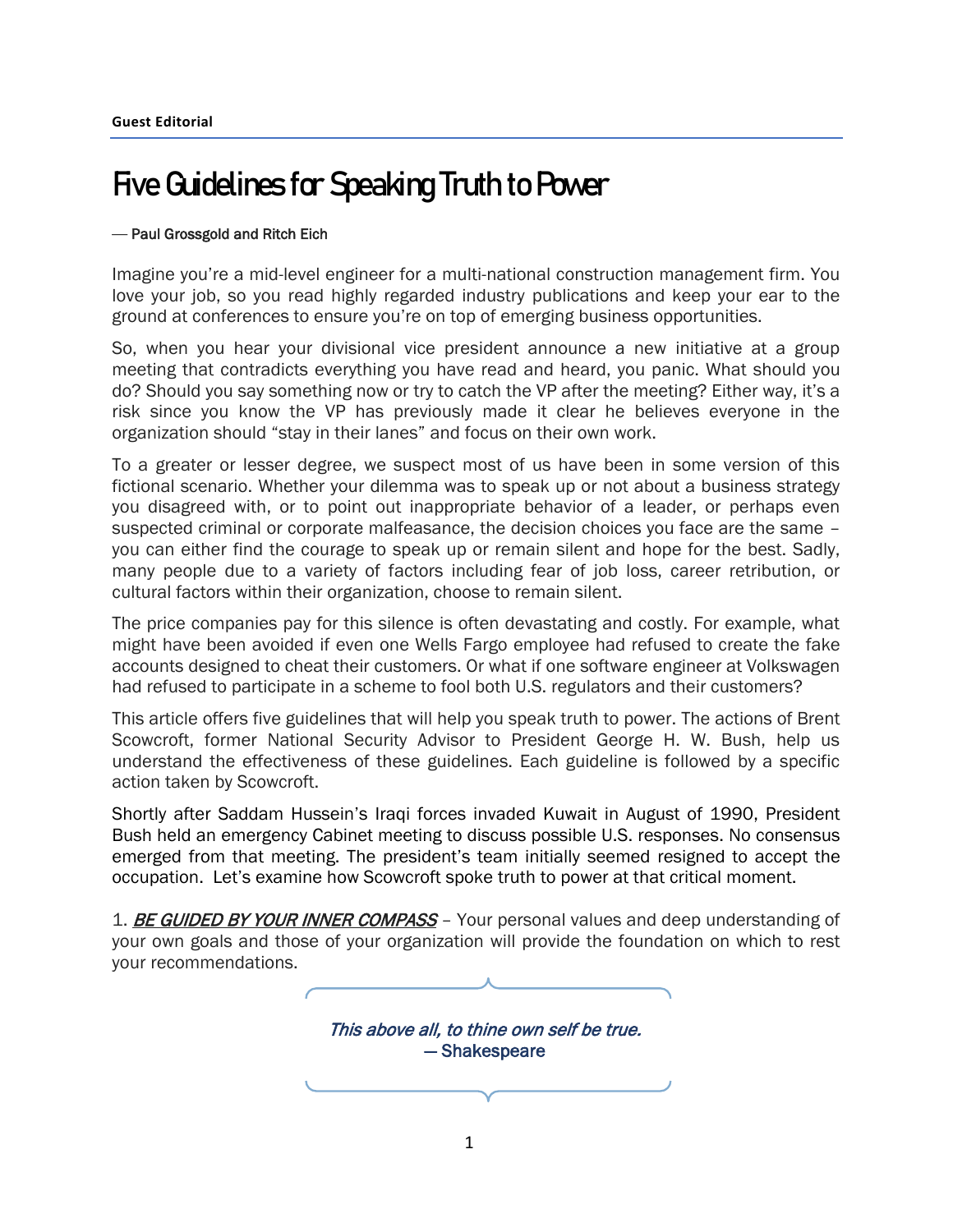Scowcroft understood the deeper geopolitical significance of Saddam's invasion and why allowing it to stand unchallenged ran counter to the national security interests of the United States. [Scowcroft regarded Saddam's invasion as the first test of a new era's possibilities and the pattern of global behavior one needed to establish (Kempe & Lightfoot).]

2. PICK YOUR SPOTS - Be strategic about the decisions or issues you challenge. Question only decisions that you can clearly dispute with hard data, emerging trends, or facts. Just because you think something is true is not a reason to challenge a decision.

A long-time friend of President Bush, Scowcroft knew his boss well and was able to create a compelling narrative that placed Saddam's actions in historical terms. [Bush, a decorated World War II fighter pilot, was the last of a series of American Presidents who would come of age during the war and would be defined intellectually by the lessons from the West's appeasement of Adolf Hitler's aggression at Munich in 1938 (Kempe & Lightfoot).]

3. OFFER A CLEAR ALTERNATIVE - Once you've got the leader's attention, it's essential to have a cogent new strategy, course of action or specific recommendation.

Based on his significant military and national security experience, Scowcroft knew that nothing short of a military response would succeed in evicting Saddam from Kuwait. [...*at* the next NSC meeting Scowcroft strongly and forcefully made the case that Saddam's aggression was of paramount importance to US interests and that it must be met with a direct and strong response (Kempe & Lightfoot).]

4. RESPECTFULLY DISAGREE - The competition for ideas should never become a competition of egos. There is great risk in allowing a debate with your seniors to escalate into an argument.



Although he did not agree with the initial NSC meeting consensus, Scowcroft did not open the debate in that forum. Arguments in a group that large could easily have devolved into unproductive bickering, and may even have backed Bush 41 into a corner. He chose instead to approach the president following the meeting to have a more controlled, respectful, oneon-one-discussion.

5. **STRENGTH IN NUMBERS** - Remember, a small group of your associates who agree with you often has more influence than just your single objection. The term "leading from below" includes attempting to steer decision-making in the right direction by group consensus.

The results of the second meeting suggest that Scowcroft likely made his case privately to other Cabinet members. [At the conclusion of his intervention, Deputy Secretary of State Lawrence Eagleburger pounded the table and proclaimed, "Absolutely right!" The discussion that followed Scowcroft's intervention took on a more practical nature and put the President's team in the proper frame of mind for a meeting the next day at Camp David, where military options would be debated for the first time (Kempe & Lightfoot).]